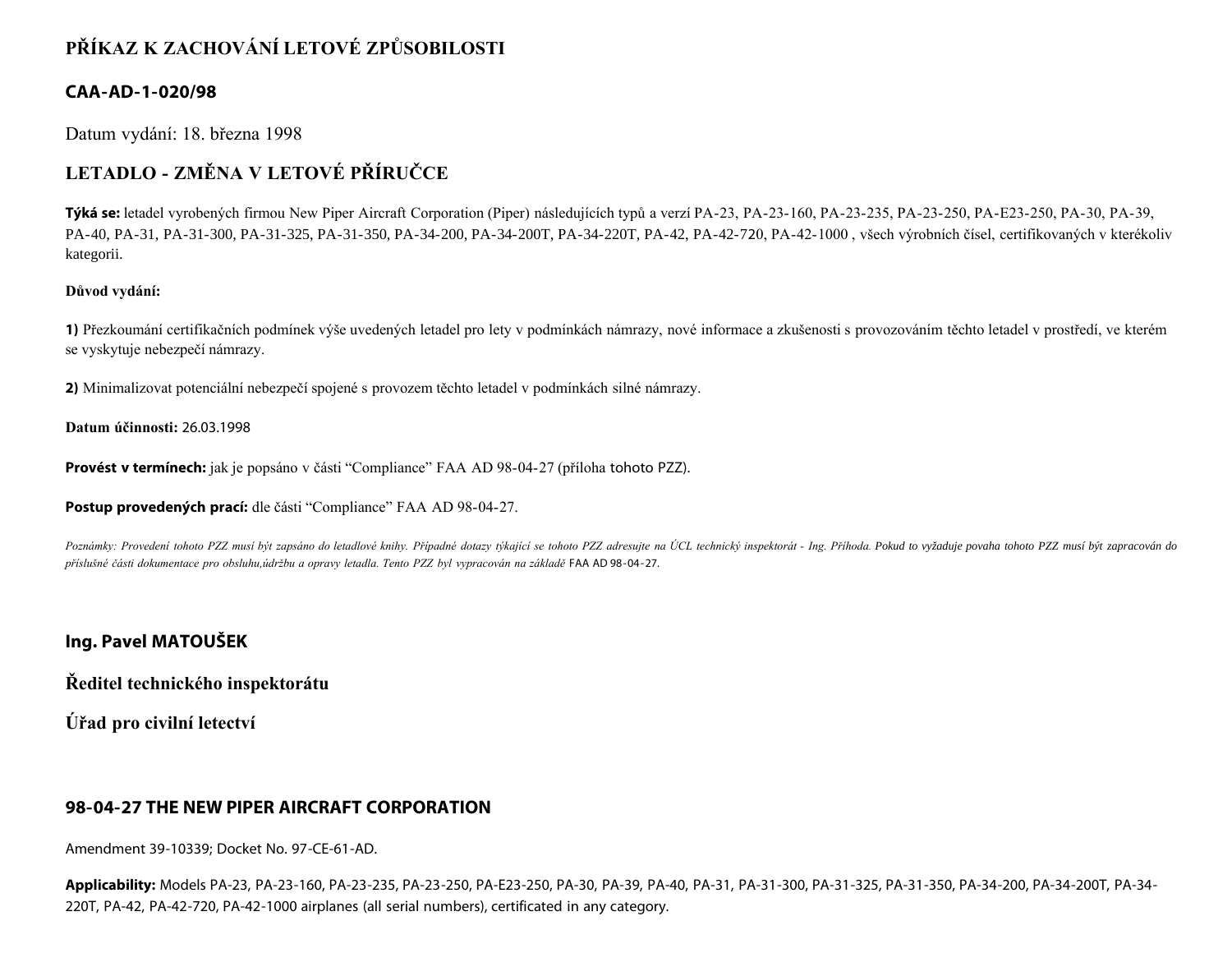NOTE 1: This AD applies to each airplane identified in the preceding applicability provision, regardless of whether it has been modified, altered, or repaired in the area subject to the requirements of this AD. For airplanes that have been modified, altered, or repaired so that the performance of the requirements of this AD is affected, the owner/operator must request approval for an alternative method of compliance in accordance with paragraph (d) of this AD. The request should include an assessment of the effect of the modification, alteration, or repair on the unsafe condition addressed by this AD; and, if the unsafe condition has not been eliminated, the request should include specific proposed actions to address it.

**Compliance:** Required as indicated, unless already accomplished.

To minimize the potential hazards associated with operating the airplane in severe icing conditions by providing more clearly defined procedures and limitations associated with such conditions, accomplish the following:

a. Within 30 days after the effective date of this AD, accomplish the requirements of paragraphs (a)(1) and (a)(2) of this AD.

NOTE 2: Operators should initiate action to notify and ensure that flight crewmembers are apprised of this change

(1)Revise the FAA-approved Airplane Flight Manual (AFM) by incorporating the following into the Limitations Section of the AFM. This may be accomplished by inserting a copy of this AD in the AFM.

## **"WARNING**

Severe icing may result from environmental conditions outside of those for which the airplane is certificated. Flight in freezing rain, freezing drizzle, or mixed icing conditions (supercooled liquid water and ice crystals) may result in ice build-up on protected surfaces exceeding the capability of the ice protection system, or may result in ice forming aft of the protected surfaces. This ice may not be shed using the ice protection systems, and may seriously degrade the performance and controllability of the airplane.

During flight, severe icing conditions that exceed those for which the airplane is certificated shall be determined by the following visual cues. If one or more of these visual cues exists, immediately request priority handling from Air Traffic Control to facilitate a route or an altitude change to exit the icing conditions.

1.Unusually extensive ice accumulation on the airframe and windshield in areas not normally observed to collect ice.

2.Accumulation of ice on the upper surface of the wing, aft of the protected area.

- Accumulation of ice on the engine nacelles and propeller spinners farther aft than normally observed.
- Since the autopilot, when installed and operating, may mask tactile cues that indicate adverse changes in handling characteristics, use of the autopilot is prohibited when any of the visual cues specified above exist, or when unusual lateral trim requirements or autopilot trim warnings are encountered while the airplane is in icing conditions.
- All wing icing inspection lights must be operative prior to flight into known or forecast icing conditions at night. [NOTE: This supersedes any relief provided by the Master Minimum Equipment List (MMEL).]"

(2) Revise the FAA-approved AFM by incorporating the following into the Normal Procedures Section of the AFM. This may be accomplished by inserting a copy of this AD in the AFM

# **."THE FOLLOWING WEATHER CONDITIONS**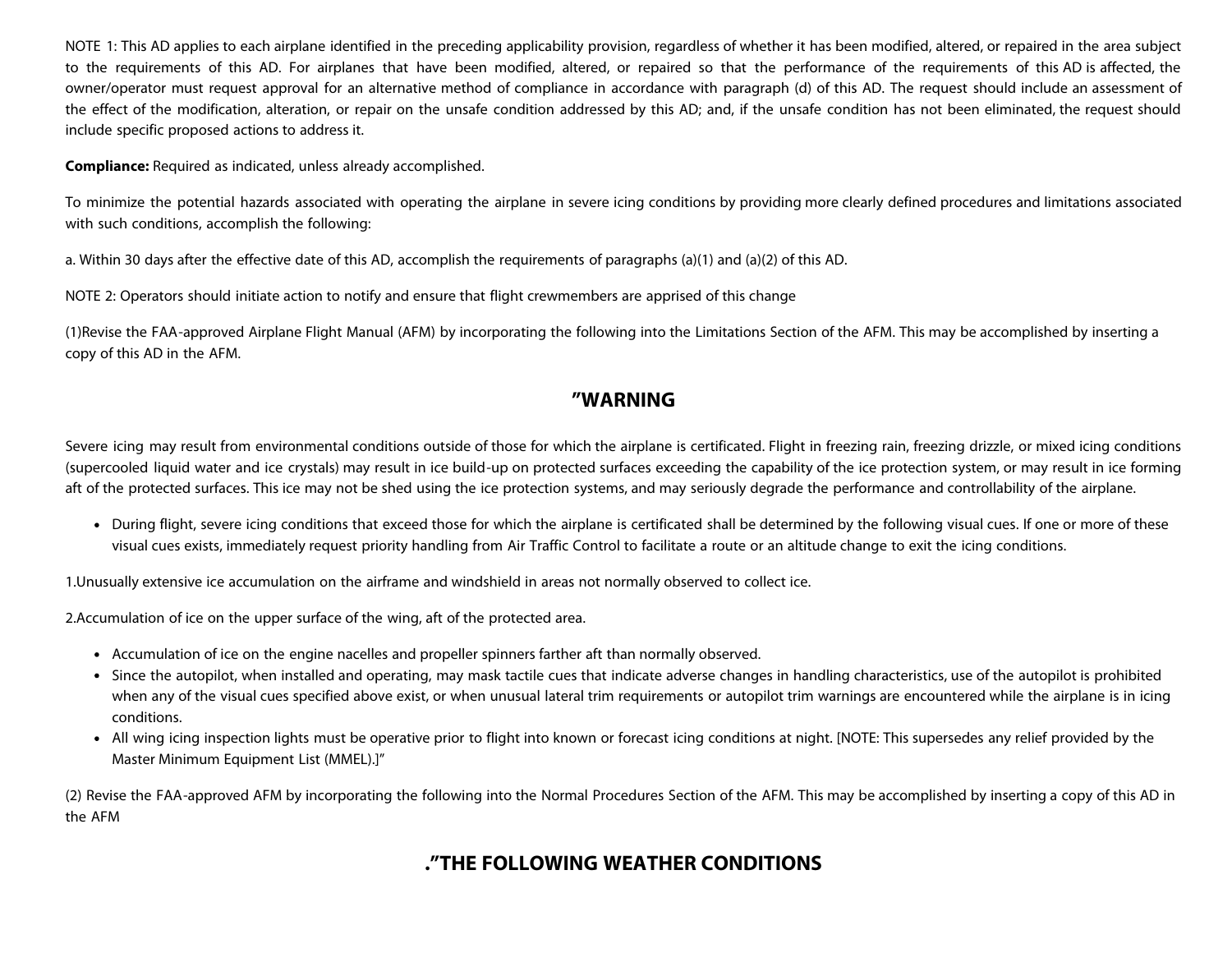## **MAY BE CONDUCIVE TO SEVERE**

## **IN-FLIGHT ICING:**

- Visible rain at temperatures below 0 degrees Celsius ambient air temperature.
- Droplets that splash or splatter on impact at temperatures below 0 degrees Celsius ambient air temperature.

## **PROCEDURES FOR EXITING**

# **THE SEVERE ICING ENVIRONMENT:**

These procedures are applicable to all flight phases from takeoff to landing. Monitor the ambient air temperature. While severe icing may form at temperatures as cold as -18 degrees Celsius, increased vigilance is warranted at temperatures around freezing with visible moisture present. If the visual cues specified in the Limitations Section of the AFM for identifying severe icing conditions are observed, accomplish the following:

- Immediately request priority handling from Air Traffic Control to facilitate a route or an altitude change to exit the severe icing conditions in order to avoid extended exposure to flight conditions more severe than those for which the airplane has been certificated.
- Avoid abrupt and excessive maneuvering that may exacerbate control difficulties.
- Do not engage the autopilot.
- If the autopilot is engaged, hold the control wheel firmly and disengage the autopilot.
- If an unusual roll response or uncommanded roll control movement is observed, reduce the angle-of-attack.
- Do not extend flaps when holding in icing conditions. Operation with flaps extended can result in a reduced wing angle-of-attack, with the possibility of ice forming on the upper surface further aft on the wing than normal, possibly aft of the protected area.
- If the flaps are extended, do not retract them until the airframe is clear of ice.
- Report these weather conditions to Air Traffic Control."
- a. Incorporating the AFM revisions, as required by this AD, may be performed by the owner/operator holding at least a private pilot certificate as authorized by section 43.7 of the Federal Aviation Regulations (14 CFR 43.7), and must be entered into the aircraft records showing compliance with this AD in accordance with section 43.9 of the Federal Aviation Regulations (14 CFR 43.9).
- b. Special flight permits may be issued in accordance with sections 21.197 and 21.199 of the Federal Aviation Regulations (14 CFR 21.197 and 21.199) to operate the airplane to a location where the requirements of this AD can be accomplished.
- c. An alternative method of compliance or adjustment of the compliance time that provides an equivalent level of safety may be approved by the Manager, Small Airplane Directorate, FAA, 1201 Walnut, suite 900, Kansas City, Missouri 64106. The request shall be forwarded through an appropriate FAA Maintenance Inspector, who may add comments and then send it to the Manager, Small Airplane Directorate.

NOTE 3: Information concerning the existence of approved alternative methods of compliance with this AD, if any, may be obtained from the Small Airplane Directorate.

- d. All persons affected by this directive may examine information related to this AD at the FAA, Central Region, Office of the Regional Counsel, Room 1558, 601 E. 12<sup>th</sup> Street, Kansas City, Missouri 64106.
- e. This amendment (39-10339) becomes effective on March 13, 1998.